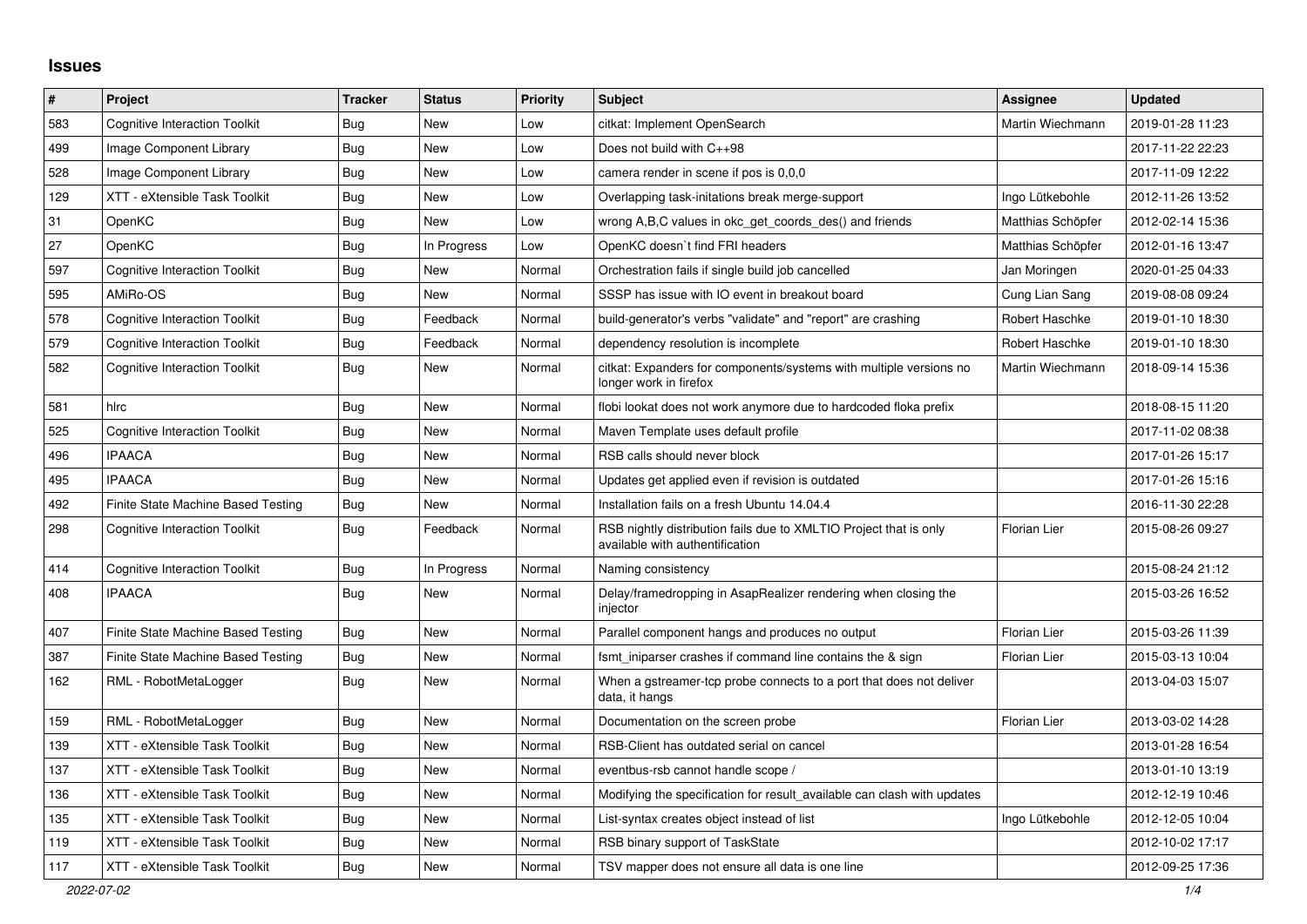| #   | Project                              | <b>Tracker</b> | <b>Status</b> | <b>Priority</b> | Subject                                                                | Assignee                | <b>Updated</b>   |
|-----|--------------------------------------|----------------|---------------|-----------------|------------------------------------------------------------------------|-------------------------|------------------|
| 339 | meta-openrobotix                     | Bug            | New           | High            | Check debricated opency.pc                                             | Timo Korthals           | 2014-11-23 15:50 |
| 294 | Finite State Machine Based Testing   | Bug            | In Progress   | High            | Component names must be unique in order to trigger the correct event   | Florian Lier            | 2014-09-30 18:32 |
| 283 | ivTools                              | Bug            | New           | High            | ivrender colors broken depending on Mesa3D version                     | Jens Peter<br>Lindemann | 2014-07-10 16:07 |
| 409 | Finite State Machine Based Testing   | Bug            | <b>New</b>    | Urgent          | Implement non-children killing process end strategy                    | Florian Lier            | 2015-09-22 10:31 |
| 586 | AMiRo-OS                             | Feature        | <b>New</b>    | Low             | Configurable shell history                                             | Thomas Schöpping        | 2019-02-25 16:53 |
| 457 | meta-openrobotix                     | Feature        | In Progress   | Low             | Create partitions via wks                                              | Timo Korthals           | 2016-01-13 17:47 |
| 456 | meta-openrobotix                     | Feature        | <b>New</b>    | Low             | Update to Yocto 2.0                                                    | Timo Korthals           | 2016-01-13 16:44 |
| 449 | meta-cerebric                        | Feature        | <b>New</b>    | Low             | DHCP Client for USB RNDIS                                              | Timo Korthals           | 2015-12-21 22:16 |
| 230 | <b>Cognitive Interaction Toolkit</b> | Feature        | New           | Low             | Replace unp program with more widely available alternatives in recipes |                         | 2015-08-26 09:30 |
| 404 | <b>IPAACA</b>                        | Feature        | New           | Low             | JSON schema support                                                    |                         | 2015-03-26 10:42 |
| 113 | XTT - eXtensible Task Toolkit        | Feature        | New           | Low             | Merge-Support für EAF-Files                                            |                         | 2012-11-16 10:39 |
| 36  | XTT - eXtensible Task Toolkit        | Feature        | <b>New</b>    | Low             | checksum computation                                                   |                         | 2012-11-16 10:38 |
| 40  | XTT - eXtensible Task Toolkit        | Feature        | New           | Low             | Implement listing available types in DAPILoader                        |                         | 2012-11-16 10:38 |
| 125 | XTT - eXtensible Task Toolkit        | Feature        | <b>New</b>    | Low             | Path language for dapi-json                                            |                         | 2012-11-16 10:37 |
| 596 | AMiRo-OS                             | Feature        | New           | Normal          | automated test script                                                  |                         | 2019-11-14 11:52 |
| 591 | AMiRo-OS                             | Feature        | New           | Normal          | More generic QtCreator project setup                                   |                         | 2019-03-08 13:20 |
| 589 | AMiRo-OS                             | Feature        | <b>New</b>    | Normal          | Enhanced I/O events                                                    |                         | 2019-03-08 13:13 |
| 587 | AMiRo-OS                             | Feature        | New           | Normal          | Implement I2C bus clear function                                       | Felix Wittenfeld        | 2019-02-25 17:02 |
| 584 | <b>Cognitive Interaction Toolkit</b> | Feature        | New           | Normal          | citkat: Indicate external links using an icon or similar               |                         | 2018-10-16 10:38 |
| 575 | <b>Cognitive Interaction Toolkit</b> | Feature        | <b>New</b>    | Normal          | citkat docker container                                                | Martin Wiechmann        | 2018-07-11 14:33 |
| 573 | <b>Cognitive Interaction Toolkit</b> | Feature        | New           | Normal          | catalog: licenses for more entity types                                | Martin Wiechmann        | 2018-05-31 22:50 |
| 550 | <b>Cognitive Interaction Toolkit</b> | Feature        | <b>New</b>    | Normal          | citkat: schema for warnings and errors                                 | Martin Wiechmann        | 2018-01-22 11:22 |
| 538 | <b>Cognitive Interaction Toolkit</b> | Feature        | New           | Normal          | style file listings                                                    | Martin Wiechmann        | 2017-11-23 17:06 |
| 537 | <b>Cognitive Interaction Toolkit</b> | Feature        | New           | Normal          | add pagination to file listings                                        | Martin Wiechmann        | 2017-11-23 17:05 |
| 488 | <b>IPAACA</b>                        | Feature        | <b>New</b>    | Normal          | ipaaca_pb2 should lie inside ipaaca package and in the PYTHONPATH      |                         | 2016-09-12 13:24 |
| 287 | <b>Cognitive Interaction Toolkit</b> | Feature        | New           | Normal          | Read branches out of git to reduce versioning efford.                  |                         | 2016-04-08 15:17 |
| 464 | <b>IPAACA</b>                        | Feature        | New           | Normal          | v3: Sender tokens                                                      |                         | 2016-03-15 19:54 |
| 467 | <b>IPAACA</b>                        | Feature        | New           | Normal          | v3: Linked IU events / Batch updates on the IU [event] level           |                         | 2016-02-22 16:17 |
| 462 | <b>IPAACA</b>                        | Feature        | In Progress   | Normal          | v3: Structured metadata                                                |                         | 2016-02-22 16:17 |
| 469 | <b>IPAACA</b>                        | Feature        | New           | Normal          | v3: Thread-safe iterators                                              |                         | 2016-02-18 14:11 |
| 470 | <b>IPAACA</b>                        | Feature        | New           | Normal          | v3: Event queueing                                                     |                         | 2016-02-18 14:09 |
| 468 | <b>IPAACA</b>                        | Feature        | New           | Normal          | v3: Better IU access via Buffer interface                              |                         | 2016-02-18 13:11 |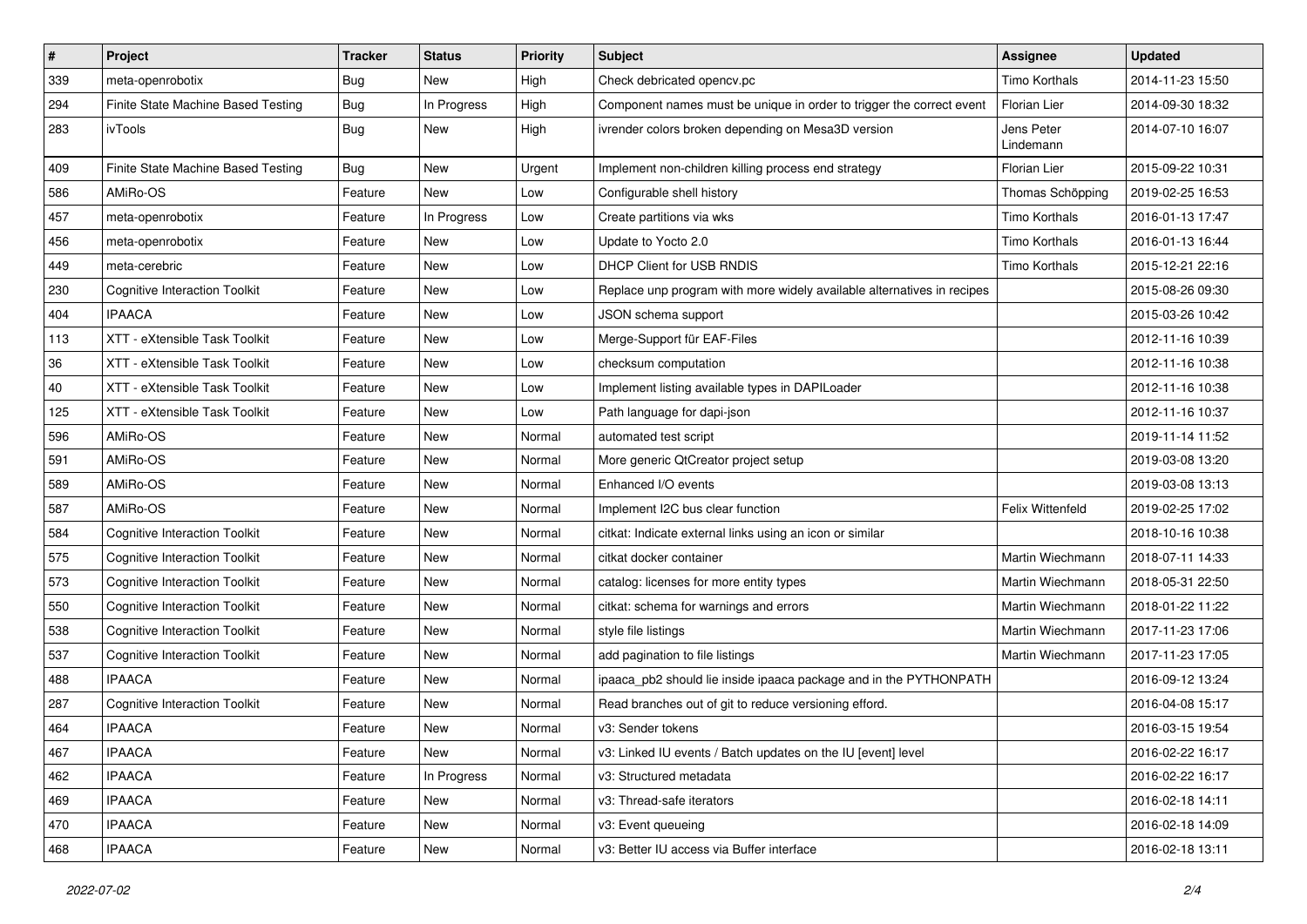| #   | Project                              | <b>Tracker</b> | <b>Status</b> | <b>Priority</b> | Subject                                                   | Assignee                  | <b>Updated</b>   |
|-----|--------------------------------------|----------------|---------------|-----------------|-----------------------------------------------------------|---------------------------|------------------|
| 466 | <b>IPAACA</b>                        | Feature        | New           | Normal          | <b>IPAACA v3</b>                                          |                           | 2016-02-16 14:52 |
| 406 | <b>IPAACA</b>                        | Feature        | <b>New</b>    | Normal          | add time stamps to IUs/messages                           |                           | 2016-02-16 14:31 |
| 435 | <b>IPAACA</b>                        | Feature        | New           | Normal          | Expose whether an ADDED event is caused through resending |                           | 2016-02-16 14:30 |
| 463 | <b>IPAACA</b>                        | Feature        | New           | Normal          | v3: Expose more event data                                |                           | 2016-02-16 14:30 |
| 465 | <b>IPAACA</b>                        | Feature        | <b>New</b>    | Normal          | v3: TimeBoard extension                                   |                           | 2016-02-16 14:29 |
| 455 | meta-openrobotix                     | Feature        | New           | Normal          | Update to OpenCV 3.0                                      | Timo Korthals             | 2016-01-13 16:44 |
| 443 | GazeTK                               | Feature        | New           | Normal          | Visualize the eye gaze within the gazetkhub window        | Sai Anirudh<br>Kondaveeti | 2015-12-09 17:39 |
| 442 | GazeTK                               | Feature        | <b>New</b>    | Normal          | Application and plugin specific setting storage           |                           | 2015-12-09 17:38 |
| 441 | GazeTK                               | Feature        | <b>New</b>    | Normal          | Dialog to show the plugins                                |                           | 2015-12-09 17:37 |
| 440 | GazeTK                               | Feature        | <b>New</b>    | Normal          | Work on the GazeTkHub GUI                                 | Sai Anirudh<br>Kondaveeti | 2015-12-09 17:35 |
| 439 | GazeTK                               | Feature        | <b>New</b>    | Normal          | Connection to Browser                                     |                           | 2015-12-09 17:35 |
| 438 | GazeTK                               | Feature        | New           | Normal          | Protobuffer integration                                   | <b>Thies Pfeiffer</b>     | 2015-12-09 17:35 |
| 436 | GazeTK                               | Feature        | New           | Normal          | Write basic tobii eye tracking plugin                     | Sai Anirudh<br>Kondaveeti | 2015-12-09 17:31 |
| 437 | GazeTK                               | Feature        | <b>New</b>    | Normal          | Write a basic Tobii eye tracking workflow                 |                           | 2015-12-09 17:31 |
| 229 | <b>Cognitive Interaction Toolkit</b> | Feature        | Feedback      | Normal          | support patching of 3rd party libs                        |                           | 2015-10-12 19:30 |
| 349 | <b>Cognitive Interaction Toolkit</b> | Feature        | New           | Normal          | Build toolkit nightly cmake jobs with VERBOSE=1           |                           | 2015-09-01 15:06 |
| 419 | <b>Cognitive Interaction Toolkit</b> | Feature        | New           | Normal          | CITK Json Schema validation                               |                           | 2015-08-28 16:44 |
| 410 | Finite State Machine Based Testing   | Feature        | <b>New</b>    | Normal          | Add comment field to tests                                |                           | 2015-03-27 12:30 |
| 389 | Finite State Machine Based Testing   | Feature        | New           | Normal          | Easy - Mode                                               | Florian Lier              | 2015-03-13 10:04 |
| 390 | Finite State Machine Based Testing   | Feature        | New           | Normal          | Clean-up step if system fails                             | Florian Lier              | 2015-03-13 10:04 |
| 391 | Finite State Machine Based Testing   | Feature        | New           | Normal          | Timeout stdout observer                                   | Florian Lier              | 2015-03-13 10:04 |
| 392 | Finite State Machine Based Testing   | Feature        | New           | Normal          | Delay after kill                                          | Florian Lier              | 2015-03-13 10:04 |
| 199 | <b>Cognitive Interaction Toolkit</b> | Feature        | <b>New</b>    | Normal          | Client-side error handling                                |                           | 2014-01-27 11:31 |
| 160 | RML - RobotMetaLogger                | Feature        | New           | Normal          | Add codec config key to screen probe                      | Florian Lier              | 2013-03-02 14:44 |
| 143 | RML - RobotMetaLogger                | Feature        | In Progress   | Normal          | Add Build Job For RML                                     | Florian Lier              | 2013-02-19 00:22 |
| 132 | XTT - eXtensible Task Toolkit        | Feature        | New           | Normal          | Capability query mechanism                                | Ingo Lütkebohle           | 2012-12-05 15:25 |
| 38  | XTT - eXtensible Task Toolkit        | Feature        | In Progress   | Normal          | Implement writing of list values for XOMPacker            | Ingo Lütkebohle           | 2012-12-04 11:44 |
| 128 | XTT - eXtensible Task Toolkit        | Feature        | New           | Normal          | Confirmation of 'completed' state                         |                           | 2012-11-22 16:24 |
| 112 | XTT - eXtensible Task Toolkit        | Feature        | In Progress   | Normal          | Recover from i/o errors                                   | Ingo Lütkebohle           | 2012-09-21 15:27 |
| 110 | XTT - eXtensible Task Toolkit        | Feature        | In Progress   | Normal          | Support für Gruppierung von Sessions                      | Ingo Lütkebohle           | 2012-09-21 14:52 |
| 45  | XTT - eXtensible Task Toolkit        | Feature        | Feedback      | Normal          | Display transitions                                       |                           | 2012-07-25 13:32 |